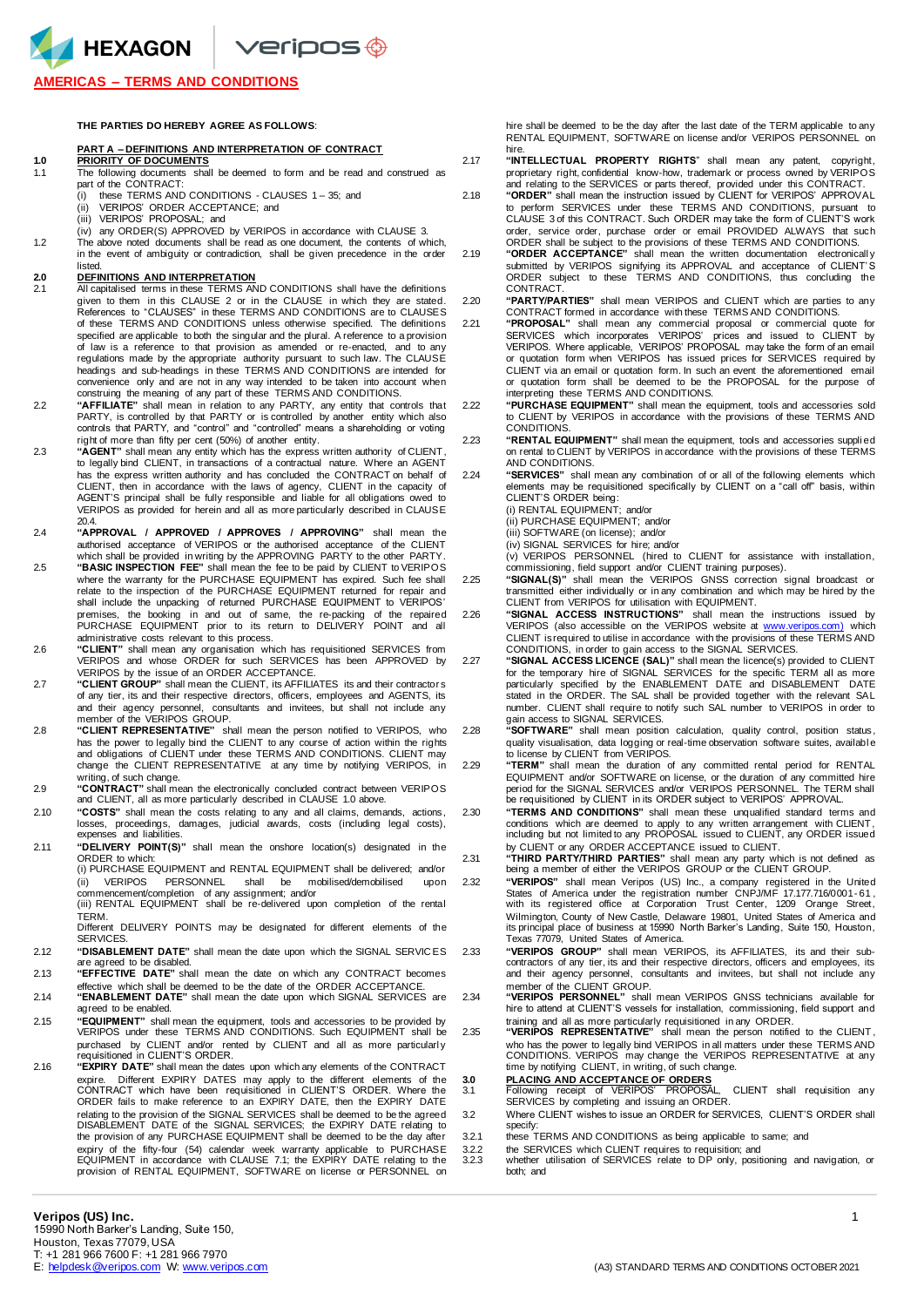HEXAGON Veripos ®

## **AMERICAS – TERMS AND CONDITIONS**

- 3.2.4 where SIGNAL SERVICES are to be requisitioned by CLIENT, details of any ENABLEMENT DATE and/or DISABLEMENT DATE. Where the ENABLEMEN T DATE and/or DISABLEMENT DATE for the SIGNAL SERVICES are not known by the CLIENT at the time of placing the ORDER, then CLIENT'S ORDER shall state that SIGNAL SERVICES shall be enabled and disabled upon the dates agreed with the VERIPOS REPRESENTATIVE; and
- 3.2.5 where PURCHASE EQUIPMENT is to be requisitioned, CLIENT shall state the
- preferred DELIVERY POINT and delivery date relating to same; and 3.2.6 where RENTAL EQUIPMENT or SOFTWARE on license are to be requisitioned, CLIENT shall state the preferred TERM applicable to same and the preferred
- DELIVERY POINT; and 3.2.7 where VERIPOS PERSONNEL are to be requisitioned, CLIENT shall state the preferred TERM applicable to the hire of same, details of the location where<br>VERIPOS PERSONNEL shall be required to undertake the SERVICES and the<br>preferred DELIVERY POINT and date of mobilisation/demobilisation.
- VERIPOS reserves the right to reject any ORDER where VERIPOS cannot meet<br>any requirement stipulated within same. In such an event, VERIPOS shall advise<br>CLIENT accordingly. VERIPOS may request that CLIENT modifies its ORDER thereafter submits a new ORDER for VERIPOS' APPROVAL. VERIPOS shall not<br>be bound by the content of any ORDER issued by CLIENT, until VERIPOS has<br>intimated its APPROVAL of CLIENT'S ORDER by issuing an ORDER ACCEPTANCE. Where VERIPOS intimates its APPROVAL, such APPROVAL shall be subject only to these TERMS AND CONDITIONS. Where any ORDER makes reference to any other terms and conditions, such terms and conditions shall be
- rendered null and void in accordance with CLAUSE 3.5.<br>3.4 The legally binding relationship between the PARTIES shall be formed upon the<br>EFFECTIVE DATE and the CONTRACT shall thereafter subsist for the entire applicable TERM.
- 3.5 The PARTIES agree that CLIENT'S ORDER is subject always to these TERMS AND CONDITIONS. These TERMS AND CONDITIONS are automatically deem ed to be incorporated within any and all ORDERS issued by CLIENT to VERIPOS. CLIENT agrees that any of CLIENT'S, its AGENT'S, its AFFILIATE'S or any other standard form terms and conditions, which may be referenced within or attached to its ORDER, shall be rendered null and void and that only these TERMS AND
- CONDITIONS shall be applicable to CLIENT'S ORDER. 3.6 FOR THE AVOIDANCE OF DOUBT, VERIPOS shall not be bound by the content of any ORDER issued by CLIENT, until VERIPOS has signified its APPROVAL of CLIENT'S ORDER by issuing an ORDER ACCEPTANCE.

# **PART B – SCOPE OF SERVICES**<br>4.0 SCOPE OF SERVICES

- 
- **4.0 SCOPE OF SERVICES** 4.1 From the EFFECTIVE DATE, and subject to the APPROVAL by VERIPOS of CLIENT'S ORDER in accordance with CLAUSE 5, VERIPOS shall perform, carry out and provide the SERVICES detailed in the ORDER.
- **5.0 DUTIES OF VERIPOS**
- 5.1 VERIPOS shall:<br>5.1.1 upon receipt of upon receipt of CLIENT'S ORDER as described in CLAUSE 3 herein, advise the CLIENT in a timely manner whether the SERVICES requisitioned, can be provided on the basis of the details advised by CLIENT in its ORDER. Where VERIPOS cannot make such provision in accordance with the details advised by CLIENT, then VERIPOS shall advise CLIENT accordingly and request that CLIENT issues a new ORDER. Where VERIPOS APPROVES its willingness to provide SERVICES by<br>issuing an ORDER ACCEPTANCE, then VERIPOS' willingness to provide<br>SERVICES shall not relieve CLIENT of its obligation to obtain permits, licences or permissions as stipulated in CLAUSE 6.1.1; and
- 5.1.2 comply with reasonable written instructions given by the CLIENT REPRESENTATIVE in accordance with these TERMS AND CONDITIONS; and
- 5.1.3 furnish CLIENT with the SERVICES requisitioned within APPROVED ORDER(S) on a full time basis and in a competent and professional manner for the duration of the applicable TERM; and
- 5.1.4 be responsible for obtaining licences and permissions necessary for the transmission of SIGNAL;
- 5.1.5 be responsible for issuing SAL(s) to CLIENT.
- 5.2 The obligations of VERIPOS detailed in this CLAUSE 5 shall be subject to VERIPOS confirming its willingness to provide the SERVICES requisitioned within CLIENT' S ORDER by issuing an ORDER ACCEPTANCE.

## **6.0 OBLIGATIONS OF CLIENT** 6.1 CLIENT shall:

- 6.1.1 be responsible for obtaining all necessary operating permits, licences and permissions for the PURCHASE EQUIPMENT or RENTAL EQUIPMENT (including import and export) and arranging access to the SIGNAL SERVICES in accordance with the provisions of the SIGNAL ACCESS INSTRUCTIONS which can be accessed on the VERIPOS website at [www.veripos.com.](http://www.veripos.com/) FOR THE AVOIDANCE<br>OF DOUBT, CLIENT shall not be responsible for obtaining licences and permissions associated with the transmission of SIGNAL;
- 6.1.2 acknowledge that the provision of SERVICES is subject to applicable export laws, rules and regulations ("Applicable Export Laws"), and as such the SERVICES may be restricted or prohibited with respect to the end-user, or the country or nature of end-use. CLIENT understands and accepts that such Applicable Export Laws shall include, but shall not be limited to, those of the United Kingdom (UK), the European Union (EU), Canada, the United States of America (USA) and the laws of the<br>jurisdiction in which the SERVICES are utilised. CLIENT understands and accepts<br>that VERIPOS shall not: enable SIGNAL SERVICES for use; dispatch an EQUIPMENT, SOFTWARE and/or VERIPOS PERSONNEL to CLIENT for use; or<br>divert, export, re-export or import SERVICES or any portion thereof, (i) to or in a<br>restricted country; or (ii) by any entity or person on any denial/debar for any prohibited use, as designated by Applicable Export Laws. Applicable Export<br>Laws are subject to change and the onus is upon the CLIENT to ensure that it<br>familiarises itself with Applicable Export Laws which specify: (ii) denial/debarment lists; and (iii) prohibited uses. The CLIENT hereby gives warranty to VERIPOS that the CLIENT GROUP shall not utilise, divert, export, reexport or import, and shall not permit any THIRD PARTY to utilise, divert, export,

re-export or import, any SERVICES: (i) to or in a restricted destination; or (ii) with any entity or person listed on any denial/debarment list; or (iii) for any prohibited use, as designated by Applicable Export Laws. The CLIENT understands and accepts that where it comes to VERIPOS' notice that SERVICES are being utilised , diverted, exported, re-exported or imported: (i) to or in a restricted destination; or (ii) by any entity or person listed on any denial/debarment list; or (iii) for any prohibited use, as designated by Applicable Export Laws, then such use shall be deemed to be a material breach of this CLAUSE 6.1.2. In such an event, SERVICES shall be disabled with immediate effect and this CONTRACT shall be terminated in accordance with CLAUSE 17.1.2. Should any claim or action for damages be brought against VERIPOS GROUP as a result of the CLIENT GROUP utilising, diverting, exporting, re-exporting or importing the SERVICES, or as a result of CLIENT GROUP permitting any THIRD PARTY to utilise, divert, export, re-export or<br>importing the SERVICES: (i) in a restricted destination; or (ii) with any entity or<br>person listed on any denial/debarment list; or (iii) for designated by Applicable Export Laws, then the CLIENT GROUP shall save,<br>defend, indemnify and hold harmless the VERIPOS GROUP on demand, for any<br>and all COSTS which the VERIPOS GROUP may suffer, as a result of the CLIENT'S act or omission to act in this respect;

6.1.3 provide VERIPOS with any operational details which VERIPOS may require in a timely and reasonable manner prior to commencement of any operations involving the use of the SERVICES;

- 6.1.4 warrant that it will not use or permit any other party to use the SERVICES in connection with the design, production, operation or storage of chemical, biological or nuclear weapons or missiles of any kind. Should any claim or action for damages<br>be brought against the VERIPOS GROUP as a result of the CLIENT GROUP<br>utilising the SERVICES for such restricted use, or as a result of the permitting any THIRD PARTY to utilise the SERVICES for such restricted use, then the CLIENT GROUP shall save, defend, indemnify and hold harmless the VERIPOS GROUP on demand, for any and all COSTS which the VERIPOS GROUP may suffer, as a result of the CLIENT'S act or omission to act in this respect;
- 6.1.5 in accordance with CLAUSE 20 not assign any CONTRACT between the PARTIES without VERIPOS' APPROVAL nor permit the SIGNAL SERVICES or RENTAL
- EQUIPMENT or SOFTWARE on license, to be used by any THIRD PARTY;<br>6.1.6 not assign, sell, mortgage, pledge, change or encumber, let on hire, part with<br>possession or otherwise deal with RENTAL EQUIPMENT or with any interest therein or attempt to do any of these things;

6.1.7 ensure that where PURCHASE EQUIPMENT, RENTAL EQUIPMENT or SOFTWARE is operated by personnel other than those provided by VERIPOS, that: 6.1.7.1 such operating personnel are suitably trained to operate the EQUIPMENT or

- SOFTWARE used by the CLIENT; and 6.1.7.2 same is operated safely and without risk to the health or safety of employees, operators or others in accordance with all applicable laws and regulations; and
- 6.1.7.3 it is maintained in accordance with any recommendations contained in manuals or operating instructions provided by VERIPOS or in accordance with good practice for comparative EQUIPMENT and SOFTWARE if no such manuals are provided; and
- 6.1.7.4 be responsible for adhering to all applicable and relevant regulations (including International Maritime Organisation regulations) when installing EQUIPMENT and SOFTWARE or any part thereof; and
- 6.1.7.5 be responsible for safe disposal of any PURCHASE EQUIPMENT which is to be scrapped in accordance with the applicable laws, regulations and statutory<br>guidelines of the country in which such disposal takes place, and for all associated costs of treatment, recycling and/or recovery.

# **7.0 GUARANTEE, BREAKDOWN AND UNSATISFACTORY PERFORMANCE**

- **PURCHASE EQUIPMENT:** PURCHASE EQUIPMENT is guaranteed free from<br>defects in materials and/or workmanship. VERIPOS' liability in respect of a breach defects in materials and/or workmanship. VERIPOS' liability in respect of a breach of this guarantee is limited exclusively to repair or replacement of defective<br>PURCHASE EQUIPMENT free of charge to the CLIENT provided the defective<br>PURCHASE EQUIPMENT is returned to VERIPOS' premises, carriage paid, with fifty-four (54) calendar weeks of delivery of such PURCHASE EQUIPMENT to the<br>DELIVERY POINT. VERIPOS' warranty shall not apply in the event of normal wear<br>and tear; misuse or poor maintenance by the CLIENT; or when repaire by a THIRD PARTY. Where PURCHASE EQUIPMENT has been repaired, VERIPOS shall return said PURCHASE EQUIPMENT to the CLIENT'S nominated DELIVERY POINT at documented cost plus 15%, which amount shall be for
- CLIENT'S account and invoiced accordingly by VERIPOS. 7.1.1 Where the warranty for the PURCHASE EQUIPMENT has expired in accordance with CLAUSE 7.1 and CLIENT returns PURCHASE EQUIPMENT to VERIPOS' premises for repair, VERIPOS shall charge CLIENT a BASIC INSPECTION FEE at a rate of \$500 USD. Any PURCHASE EQUIPMENT requiring repair under this CLAUSE 7.1.1 shall be returned by CLIENT to VERIPOS' premises carriage paid. In addition to the BASIC INSPECTION FEE, labour costs for repairs to PURCHASE<br>EQUIPMENT under this CLAUSE 7.1.1. shall be payable by CLIENT at a rate of<br>\$115 USD per hour. If such PURCHASE EQUIPMENT requires new parts to b provided and CLIENT indicates that it wishes VERIPOS to provide same (rather than requisition new PURCHASE EQUIPMENT from VERIPOS), then this shall be charged at the price which is current at that time. The prices for new parts are available upon request from VERIPOS. Where PURCHASE EQUIPMENT has been repaired, VERIPOS shall return said PURCHASE EQUIPMENT to the CLIENT' S nominated DELIVERY POINT at documented cost plus 15%, which amount shall be<br>for CLIENT'S account and invoiced accordingly by VERIPOS.<br>**7.2 RENTAL EQUIPMENT**: RENTAL EQUIPMENT is guaranteed free from defects in
	- materials and/or workmanship. VERIPOS' liability in respect of a breach of this<br>guarantee is strictly limited to: (i) repair and/or replacement of the defective RENTAL<br>EQUIPMENT; and (ii) suspension of rental charges perta EQUIPMENT in accordance with the provisions of this CLAUSE 7.2. In the event of breakdown or failure of RENTAL EQUIPMENT which is being operated by personnel other than VERIPOS PERSONNEL, rental charges shall, unless the breakdown is due to the failure of the CLIENT to adequately maintain or operatie<br>RENTAL EQUIPMENT, cease to be payable from return by CLIENT of the faulty<br>RENTAL EQUIPMENT to the nominated DELIVERY POINT, until return to t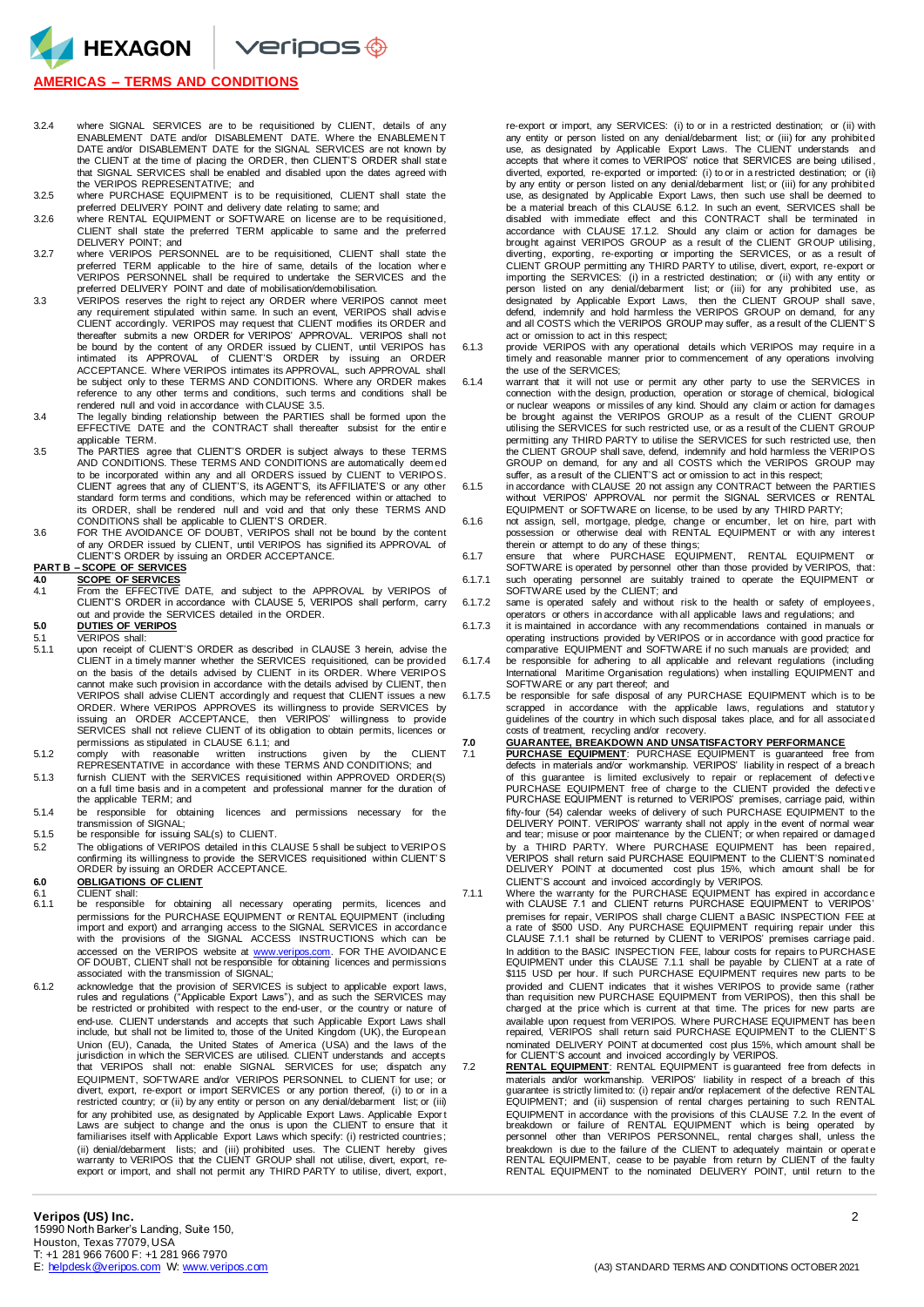

## **AMERICAS – TERMS AND CONDITIONS**

DELIVERY POINT of repaired and/or replacement RENTAL EQUIPMENT. VERIPOS shall inspect defective RENTAL EQUIPMENT upon return to its premises to determine the cause of breakdown or failure. The CLIENT will be entitled to be represented at any such inspection at its own cost. In the event of breakdown or failure of RENTAL EQUIPMENT being operated by VERIPOS PERSONNEL, rental charges shall be suspended from the time RENTAL EQUIPMENT fails to functi on until its restoration to full working order.

- 7.2.1 Regardless of by whom the RENTAL EQUIPMENT is being operated, CLIENT shall be responsible for all transportation and associated costs for returning defecti ve RENTAL EQUIPMENT from CLIENT'S worksite to the DELIVERY POINT and vice versa. VERIPOS shall be responsible for transport costs between the DELIVER Y POINT and VERIPOS' premises and vice versa.
- 7.2.2 VERIPOS shall have the right, subject only to obtaining the CLIENT'S prior APPROVAL, which shall not be unreasonably withheld, to substitute all or any of the RENTAL EQUIPMENT with compatible RENTAL EQUIPMENT of equivalent performance without affecting the terms and conditions on which RENTAL EQUIPMENT is supplied hereunder.
- 7.2.3 If at any time there is evidence of any lien or attachment to which, if established, VERIPOS or its RENTAL EQUIPMENT might be subjected, where made by any person against CLIENT, then in such an event, VERIPOS shall have the right to recover from the CLIENT on demand, such sum of money as will fully indemnify VERIPOS against such lien or attachment. Such payment shall be made to<br>VERIPOS, within ten (10) calendar days of the date of VERIPOS' demand.<br>T.3 SIGNAL SERVICES: Subject always to the provisions of CLAUSE 11, VERIPOS
- guarantees its competence to provide the SIGNAL SERVICES in accordance with standard commercial and industry practice.
- 7.3.1 VERIPOS' liability for breach of warranty in respect of performance of its obligations in relation to the SIGNAL SERVICES, shall be strictly limited to non-payment of hire charges for the defective and non-operational SIGNAL SERVICES for as long as they remain defective and non-operational. Where hire charges have been paid for in advance, the term applicable to the SIGNAL SERVICES shall be adjusted accordingly and extended for that period of time in which the SIGNAL SERVIC ES were defective or non-operational. Notwithstanding any provision in these TERMS AND CONDITIONS, non-performance of SIGNAL SERVICES attributable to:
	- (a) interference to SIGNAL SERVICES transmissions from atmospheric or other sources; or
	- (b) obstruction of access to or reflection of SIGNAL SERVICES due to proximity of structures aboard the vessel or at the work location; or (c) interruption to or non-performance of any of the GNSS constellations for whatever
	- reason; or
	- (d) CLIENT using any SIGNAL SERVICES in conjunction with any free to air signals such as IALA marine radio beacons, shall not be deemed to be a breakdown and/or failure of the SIGNAL SERVICES.
- 7.4 The foregoing warranties and remedies specified within this CLAUSE 7 are the sole warranties given by VERIPOS and the sole remedies of CLIENT in respect of breach thereof, and all other warranties whether express or implied in contract, tort or otherwise at law are hereby excluded.

### **8.0 LOSS OF OR DAMAGE TO RENTAL EQUIPMENT AND PURCHASE EQUIPMENT**

- 8.1 Unless otherwise agreed in writing, CLIENT assumes the entire risk for loss or damage to RENTAL EQUIPMENT on an all risks basis, from the time of arrival at the designated DELIVERY POINT until its return to same. The CLIENT shall give VERIPOS immediate written notice of any such loss or damage and, in the event of loss, shall reimburse VERIPOS on demand, in respect thereof within fourteen (14) calendar days of the occurrence. It is the CLIENT'S responsibility to arrange appropriate insurance cover for RENTAL EQUIPMENT against all risks at the full replacement value from the time of arrival at the designated DELIVERY POINT until its return to same.
- 8.2 Provision of such insurance shall not in any way limit the CLIENT'S liability hereunder, nor will the application of any self-insured retention or failure to renew<br>policies as and when they fall due. Rental charges will continue in respect of lost<br>and/or damaged RENTAL EQUIPMENT until VERIPOS is ful
- loss or the RENTAL EQUIPMENT is repaired and again fully functional. 8.3 If the RENTAL EQUIPMENT upon return to VERIPOS is incomplete and/or damaged and not in full working order (fair wear and tear excluded), for reasons attributable to CLIENT, VERIPOS will make a further charge against the CLIENT equivalent to the cost of reinstatement of RENTAL EQUIPMENT to full working order. In computing the reinstatement cost VERIPOS' labour will be charged at a rate of \$115 USD per hour and replacement parts will be charged at the price which is current at the time.
- 8.4 Title to PURCHASE EQUIPMENT shall pass to CLIENT upon delivery. In the event that CLIENT fails to make payment for PURCHASE EQUIPMENT by the due date for such payment in accordance with CLAUSE 12.4, then title in such PURCHASE EQUIPMENT shall re-vest immediately in VERIPOS upon the date when such payment was due to be made. Where title in the PURCHASE EQUIPMENT has re-vested in VERIPOS in accordance with this CLAUSE 8.4, then title in the PURCHASE EQUIPMENT shall only transfer to CLIENT when full payment for the PURCHASE EQUIPMENT and any outstanding interest thereon has been received by VERIPOS. When full payment for the PURCHASE EQUIPMENT and any outstanding interest thereon is received by VERIPOS, the date of transfer of title in the PURCHASE EQUIPMENT to CLIENT shall be deemed to be the date upon which such payment and any outstanding interest thereon is received. CLIENT shall assume full liability for loss of or damage to PURCHASE EQUIPMENT from the time of delivery of PURCHASE EQUIPMENT to the designated DELIVERY POINT.

### **9.0 CONSUMABLES**

9.1 VERIPOS shall provide all necessary consumables to operate RENTAL EQUIPMENT at the CLIENT'S cost unless otherwise provided for in these TERMS AND CONDITIONS.

# **10.0 MOBILISATION, DEMOBILISATION AND OTHER COSTS**

10.1 Save where CLAUSES 7.1 and 7.1.1 are applicable, the facilitation of logistics for delivery of EQUIPMENT and mobilisation of VERIPOS PERSONNEL to the

DELIVERY POINT and re-delivery/de-mobilisation of same to VERIPOS' premises from the DELIVERY POINT shall be the responsibility of VERIPOS. The minimum<br>notice period given by CLIENT for delivery of RENTAL EQUIPMENT and/or<br>VERIPOS PERSONNEL will be one (1) calendar week. Delivery periods for PURCHASE EQUIPMENT will be agreed on a case by case basis prior to issue of the ORDER or by mutual agreement following the issue of an ORDER.

- 10.2 Any costs relating to delivery of EQUIPMENT and mobilisation of VERIPOS PERSONNEL to the DELIVERY POINT and re-delivery/de-mobilisation to VERIPOS' premises from the DELIVERY POINT in accordance with CLAUSE 10.1 above, shall be payable by CLIENT to VERIPOS, in accordance with the applicable rates specified in the PROPOSAL, where no PROPOSAL has been issued, as advised separately by VERIPOS in writing. FOR THE AVOIDANCE OF DOUBT the provisions of this CLAUSE 10.2 shall not apply to CLAUSE 7.2.1 which relates to defective RENTAL EQUIPMENT.
- 10.3 Delivery of EQUIPMENT to the CLIENT or its AGENT and acceptance thereof will be conclusive evidence that EQUIPMENT has been examined and found to be complete, in good order and condition, fit for any purpose for which it has been specified and in every way functional.
- 10.4 Hire charges for VERIPOS PERSONNEL and rental charges for RENTAL EQUIPMENT will commence and end in accordance with the TERM and the pricing provisions incorporated within the PROPOSAL and CLAUSE 35 PRICING CONDITIONS APPLICABLE TO THE PROVISION OF SERVICES. Where<br>importation or exportation of EQUIPMENT is subject to rules and regulations<br>governing Customs & Excise Bonds, this will be indicated prior to dispatch from VERIPOS' premises and appropriate documentation will be provided by VERIPOS to transfer EQUIPMENT to the CLIENT'S or its AGENT'S bond.

## **11.0 SIGNAL SUPPLY AND ACCURACY**

- 11.1 All published data relating to the coverage of the SIGNAL SERVICES is approximated. Reception and/or accuracy of the SIGNAL SERVICES is dependent on the CLIENT'S receiver and location.
- 11.2 VERIPOS shall have no liability to the CLIENT GROUP and CLIENT shall save, indemnify, defend and hold harmless VERIPOS for any and all COSTS incurred by CLIENT GROUP, howsoever arising by reason of the unavailability or inaccuracy of the SIGNAL SERVICES irrespective of the negligence, breach of duty whether statutory or otherwise, of VERIPOS. **PART C – COMMERCIAL TERMS**

- **12.0 INVOICING AND PAYMENT**<br>12.1 **In consideration** of the due **p** 12.1 In consideration of the due performance of SERVICES supplied on rental or hire, VERIPOS shall, at the end of each calendar month or on completion of the rental TERM or hire TERM where earlier, submit an invoice to the CLIENT for the SERVICES provided.
- 12.2 Notwithstanding the foregoing, hire of SIGNAL, which is the subject of a twelve (12) calendar month commitment, by the CLIENT, will be invoiced as a single lump sum at the start of the TERM.
- 12.3 In respect of PURCHASE EQUIPMENT procured by CLIENT, VERIPOS shall upon completion of delivery of PURCHASE EQUIPMENT to the DELIVERY POINT, submit an invoice for the full purchase price plus any associated delivery, preparation or mobilisation charges in accordance with the applicable rates specified in the PROPOSAL, or where no PROPOSAL has been issued, as advised separately by VERIPOS in writing.
- 12.4 The CLIENT shall pay all invoices issued by VERIPOS in full, in the currency in<br>which the rates and prices are expressed in the PROPOSAL, within thirty (30)<br>calendar days of date of receipt of invoice. Where bank char any payment transfer from CLIENT to VERIPOS, said bank charges will be for the CLIENT'S account and VERIPOS shall be entitled to invoice CLIENT for such amount(s). Notwithstanding the foregoing, if any part of the invoice is validly disputed, CLIENT shall pay the undisputed portion within the stated time scale. Thereafter the PARTIES shall expeditiously negotiate a settlement of the disputed portion.
- 12.5 Interest shall be payable for late payment of correctly prepared and adequately<br>supported involces. The amount of interest payable shall be based on the then<br>current annual Bank of England 'Base Rate' plus an annual p percent (5%) and shall be calculated pro rata on a daily basis. Interest shall run from the date on which the sum in question becomes due for payment in accordance with CLAUSE 12.4 until the date on which actual payment is made. Any such interest to be claimed by VERIPOS shall be invoiced separately and within ten (10) working days of payment of the invoice to which the interest relates. Payment of the invoice claiming the interest shall be in accordance with the provisions of CLAUSE 12.4 hereof.
- 12.6 Notwithstanding the provisions of CLAUSE 12.5, where SERVICES are being or have been provided to CLIENT, and any overdue invoice remains outstanding (despite the issue of a reminder by VERIPOS for payment of same to be made) , then VERIPOS reserves the right at its sole discretion, to suspend the provision of the SIGNAL SERVICES and recall the provision of any EQUIPMENT, upon giving CLIENT twenty four (24) hours written notice of such action. Such notice may be made by email or facsimile transmission.

### **13.0 TAXES AND IMPORT DUTIES**

- 13.1 CLIENT shall reimburse VERIPOS for any local taxes incurred including but not limited to taxes assessed or levied by reference to turnover, profit, deemed income, wages, salaries or other emoluments paid to individuals engaged by VERIPOS. For<br>the purposes of this CLAUSE 13, "local" shall mean pertaining to the country having<br>jurisdiction over the waters or territory in which SERVICE and/or the country of domicile of the CLIENT or of the entity responsible for payment of VERIPOS invoices.
- 13.2 Should CLIENT be required by law to make any deduction or withholding from payments due to VERIPOS under these TERMS AND CONDITIONS, it shall do so and the sum due from CLIENT shall be increased to the extent necessary to ensur e that after the making of any such deduction or withholding, VERIPOS receives and retains (free of any liability in respect of any such deduction or withholding) a net sum equal to the sum it would have received had no such deduction or withholding been required to be made. CLIENT shall indemnify VERIPOS against any fines,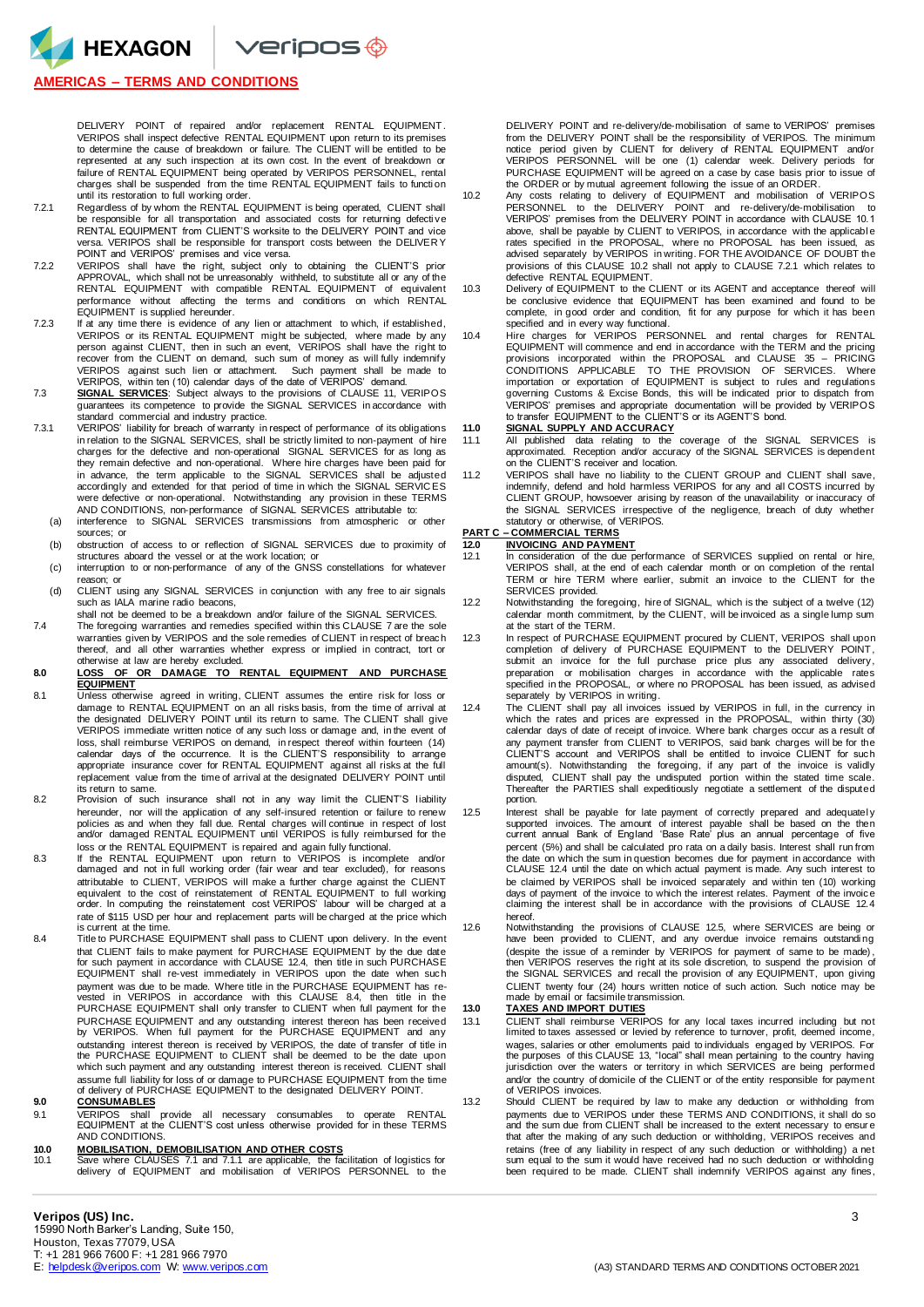HEXAGON Veripos ®

## **AMERICAS – TERMS AND CONDITIONS**

penalties or the like levied against VERIPOS as a result of CLIENT'S failure to comply with any such law. CLIENT shall pay to VERIPOS, in addition to and together with the consideration due under these TERMS AND CONDITIONS, any Value Added Tax, or similar tax howsoever described, levied by any competent taxing authority, chargeable in respect of SERVICES supplied by VERIPOS under these TERMS AND CONDITIONS. Rates and prices are exclusive of import/export taxes, customs duties and the like whether local or otherwise and CLIENT shall reimburse any such charges levied against VERIPOS in connection with the provision of SERVICES. Any reimbursement of taxes, duties and the like under this CLAUSE 13 shall be made at net documented cost.

# **PART D - RESPONSIBILITY AND INSURANCE 14.0 INDEMNITY AND CONSEQUENTIAL LOSSES**

- 14.1 CLIENT shall save, defend, indemnify and hold the VERIPOS GROUP harmless from and against any and all COSTS of every kind and nature resulting from:
- 14.1.1 personal injury or disease to any member of the CLIENT GROUP; and<br>14.1.2 loss of or damage to CLIENT GROUP'S property, whether owned, hir-
- 14.1.2 loss of or damage to CLIENT GROUP'S property, whether owned, hired or leased by the CLIENT GROUP; and 14.1.3 personal injury or disease to any THIRD PARTY personnel or loss of or damage to
- any THIRD PARTY property; and 14.1.4 pollution originating from the property of the CLIENT GROUP or any THIRD PARTY;
- and
- 14.1.5 any loss or damage arising out of the use or application of SERVICES by any party other than the CLIENT,
- all arising out of or in connection with the performance or non-performance of the CONTRACT.
- 14.2 VERIPOS shall save, defend, indemnify and hold the CLIENT GROUP harmless from and against any and all COSTS of every kind and nature resulting from:
- 14.2.1 personal injury or disease to any member of the VERIPOS GROUP; and 14.2.2 loss of or damage to VERIPOS GROUP'S property, (other than RENTAL EQUIPMENT and PURCHASE EQUIPMENT which shall be subject to the provisions of CLAUSE 8) whether owned, rented, or leased by the VERIPOS GROUP,

all arising out of or in connection with the performance or non-performance of the CONTRACT.

- 14.3 Notwithstanding any provision to the contrary elsewhere in these TERMS AND CONDITIONS, the CLIENT shall release, save, defend, indemnify and hold the VERIPOS GROUP harmless from the CLIENT GROUP'S own Consequential Loss and VERIPOS shall release, save, defend, indemnify and hold the CLIENT GROUP harmless from the VERIPOS GROUP'S own Consequential Loss, all arising out of or in connection with the performance or non-performance of the CONTRACT.
- 14.4 For the purpose of this CLAUSE 14, the term "Consequential Loss" shall mean:<br>14.4.1 consequential loss defined by English law; as well as
- 14.4.1 consequential loss defined by English law; as well as<br>14.4.2 loss and/or deferral of production. loss of product. los
- loss and/or deferral of production, loss of product, loss of use and loss of revenue, profit or anticipated profit (if any) and in any event whether direct or indirect and to the extent that such losses are not included within the provisions of CLAUSE 14.4.1 above; and whether or not foreseeable at the EFFECTIVE DATE of the CONTRACT.
- 14.5 All exclusions and indemnities given under this CLAUSE 14 shall apply irrespective of cause and notwithstanding the negligence or breach of duty (whether statutory or otherwise) of the indemnified PARTY or any other entity or party and shall apply irrespective of any claim in tort, under contract or otherwise at law.

# **15.0 LIABILITY FOR CLAIMS**<br>15.1 Save where provided for e

- Save where provided for elsewhere in these TERMS AND CONDITIONS, VERIPOS shall have no liability to the CLIENT GROUP and the CLIENT shall save, defend, indemnify and hold harmless VERIPOS against any and all COSTS howsoever arising by reason of:
- 15.1.1 any delay in mobilising any EQUIPMENT or performing any of the SERVICES; or
- 15.1.2 any defect in any EQUIPMENT; or<br>15.1.3 any defective performance or n any defective performance, or non-performance, of any SERVICES including unavailability or inaccuracy of SIGNAL in accordance with CLAUSE 11; or
- 15.1.4 CLIENT using any of the SERVICES in conjunction with any free to air signals such as IALA marine radio beacons,
	- irrespective of the negligence, breach of duty whether, statutory or otherwise, of VERIPOS.
- 15.2 Notwithstanding any provision in these TERMS AND CONDITIONS, VERIPOS' total cumulative liability to the CLIENT GROUP arising out of or related to the performance or non-performance of the SERVICES under any cause of action whether in tort, contract or otherwise at law, shall be limited to one hundred percent (100%) of the particular ORDER in which the liability has been incurred and CLIENT shall indemnify VERIPOS for any amount in excess therefrom.

### **16.0 INSURANCES**

- 16.1 The PARTIES agree to carry and maintain, at their own expense, during the term of the CONTRACT, insurance coverage of the types set out in CLAUSE 16.2 to the extent applicable to the liabilities assumed by PARTIES under the CONTRACT and the applicable law. The PARTIES shall provide evidence of such insurance to the other PARTY where requested within ten (10) calendar days of such request. The PARTIES shall also give not less than thirty (30) calendar days' notice of cancellation of or a material change to cover.
- 16.2 The minimum limits of insurance cover held shall be:
	- (i) Employer's liability and/or workmen's compensation insurance as appropriate to comply fully with all applicable laws and any other insurance(s) as required by law in the country of end use;
	- (ii) General Third Party liability insurance in an amount to cover each PARTY' S liabilities under this CONTRACT.

# **PART E – TERMINATION AND FORCE MAJEURE**

- 17.0 **TERMINATION**<br>17.1 **Either PARTY** m
- 17.1 Either PARTY may terminate the CONTRACT in the event of:<br>17.1.1 the other PARTY becoming bankrupt or making a composition
- the other PARTY becoming bankrupt or making a composition or arrangement with its creditors or a winding up order being made (except for purposes of amalgamation or reconstruction), a resolution for its voluntary winding up being passed or a provisional Liquidator, Receiver, Administrator or Manager of its business or of its

undertaking being appointed or presenting a petition or having a petition presented applying for an administration order being made pursuant to Section 9 of the Insolvency Act 1986, or possession being taken by or on behalf of the holders on any debenture secured by a Floating Charge of any property comprised in or subject to the Floating Charge, or any equivalent act or thing being done or suffered under applicable law; and/or

- 17.1.2 the other PARTY'S material breach of these TERMS AND CONDITIONS of the CONTRACT.
- 17.2 In the event of termination of the CONTRACT in accordance with CLAUSES 17.1.1 and/or 17.1.2 above, CLIENT warrants that it shall make full payment to VERIPOS, on VERIPOS' demand, of all amounts outstanding and due under the CONTRACT and these TERMS AND CONDITIONS. Such payment shall be made to VERIPOS, within ten (10) calendar days of the date of VERIPOS' demand. Charges for SERVICES relating to RENTAL EQUIPMENT and PERSONNEL HIRE received by the CLIENT shall continue to accrue until the return by CLIENT of RENTAL
- EQUIPMENT and/or VERIPOS PERSONNEL to VERIPOS' premises. 17.3 The rights and obligations contained in CLAUSES 7, 12, 13, 14, 15, 17, 19 shall remain in full force and effect notwithstanding the expiry or earlier termination of th e CONTRACT.

## **18.0 FORCE MAJEURE**

- 18.1 Neither VERIPOS nor the CLIENT shall be responsible for failure to fulfil any provision of these TERMS AND CONDITIONS, if and to the extent that fulfilment has been delayed or temporarily prevented by a force majeure occurrence as hereunder defined, which has been notified in accordance with this CLAUSE 18, and which is beyond the control and without the fault or negligence of the PARTY affected and which, by the exercise of reasonable diligence, the said PARTY is unable to provide against.
- 18.2 For the purposes of these TERMS AND CONDITIONS, the term "force majeure" shall mean riot, war, invasion, act of foreign enemies, hostilities (whether war declared or not), acts of terrorism, civil war, rebellion, revolution, insurrection of military or usurped power, earthquake, flood, fire, explosion and/or other natural physical disaster (but excluding weather conditions as such regardless of severity), maritime or aviation disasters, ionising radiations or contamination by radio activity from any nuclear fuel or from any nuclear waste, pressure waves caused by aircraft or other aerial devices at sonic or supersonic speeds, strikes at regional or national level and any changes to any general or local statute, ordinance, decree or other law or any regulation or by-law.
- 18.3 In the event of a force majeure occurrence, the PARTY that is or may be delayed in performing the CONTRACT shall notify the other PARTY without delay giving full particulars thereof and shall use all reasonable endeavours to remedy the situati on
- without delay. 18.4 Where the force majeure continues for more than seven (7) calendar days, the PARTIES will meet and mutually agree an alternative means to bypass the effects of the force majeure.

# **PART F – GENERAL LEGAL PROVISIONS**

#### **19.0 PROPRIETARY RIGHTS, CONFIDENTIAL INFORMATION AND SOFTWARE LICENSE**

- 19.1 All INTELLECTUAL PROPERTY RIGHTS relating to the SERVICES and any information, drawings, specifications or other tangible or intangible matter pertaining thereto, which has been provided by VERIPOS to CLIENT in relation to the SERVICES and/or these TERMS AND CONDITIONS and/or any ORDER, shall
- remain the sole property of VERIPOS. 19.2 For the duration of any ORDER, CLIENT shall have the right to use such INTELLECTUAL PROPERTY RIGHTS for the purposes of maintaining, operating and repairing any part of the SERVICES at no additional cost to the CLIENT. 19.3 All information provided by VERIPOS which VERIPOS wishes to be regarded as
- confidential information shall be clearly marked as confidential information, provided however that any information relating to VERIPOS' pricing and INTELLECTU AL PROPERTY RIGHTS shall always be treated as confidential by the CLIENT, without any necessity on the part of VERIPOS to clearly mark it as such. All information<br>provided by CLIENT which CLIENT wishes to be regarded as confidential<br>information shall be clearly marked as confidential information. VERIPO disclose to any THIRD PARTY the CLIENT'S confidential information. CLIENT shall not disclose to any THIRD PARTY VERIPOS' confidential information.
- 19.4 The provisions of CLAUSE 19.3 shall not apply to information which (a) is part of the public domain; or (b) was in the possession of the recipient PARTY prior to the EFFECTIVE DATE of the CONTRACT and which was not subject to any obligation of confidentiality at that time; or (c) is required to be disclosed in order to comply with the requirements of any law, rule or regulation of any governmental or regulatory body having jurisdiction over the SERVICES.
- 19.5 Any SOFTWARE delivered to the CLIENT shall at all times remain the sole and exclusive property of VERIPOS. VERIPOS SOFTWARE is provided under a licence<br>to use such SOFTWARE on a non-exclusive, non-assignable, non-transferrable, revocable basis, without the right to sub-license. CLIENT'S right to use the SOFTWARE shall begin upon the delivery of the SOFTWARE and shall be dependent on CLIENT'S payment of all applicable fees and CLIENT'S full compliance with the provisions of the license attached thereto. CLIENT agrees not to modify, adapt, translate, reverse engineer, decompile, disassemble,<br>commercially exploit or otherwise attempt to discover the source code of the SOFTWARE. Any third party software will be licensed in accordance with the license provided with the third party software.

### **20.0 ASSIGNATION, AGENCY AND PROVISION OF SERVICES TO A THIRD PARTY ASSIGNATION:**

- 20.1 VERIPOS reserves the right to assign the CONTRACT, or any part of it, or any benefit or interest in or under it, to any of its AFFILIATES and/or to its successors.
- 20.2 The CLIENT shall assign neither the CONTRACT nor any part of it nor any benefi t or interest in or under it, to its AFFILIATES and/or to its successors, without the prior written APPROVAL of VERIPOS, which APPROVAL shall not be unreasonably withheld or delayed.
- 20.3 In the event of any assignment as described in CLAUSE 20.1, or in the event of any APPROVED assignment as described in CLAUSE 20.2, the PARTIES agree that

15990 North Barker's Landing, Suite 150, Houston, Texas 77079, USA T: +1 281 966 7600 F: +1 281 966 7970<br>E: helpdesk @veripos.com W: www.veripos.com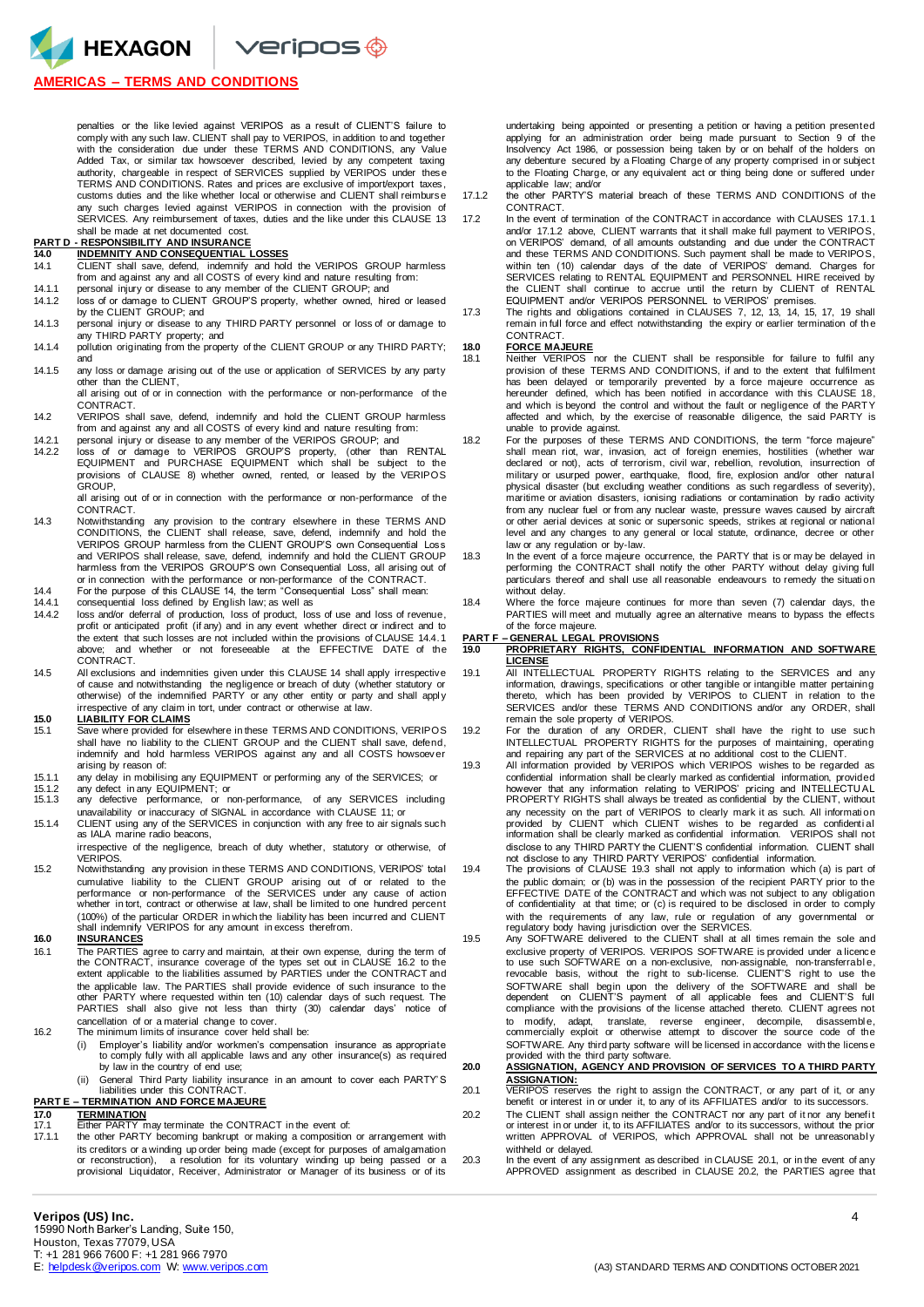HEXAGON Veripos +

## **AMERICAS – TERMS AND CONDITIONS**

they will execute without delay, a formal assignment of interest in the CONTRACT to the relevant party, to be effective upon the written assumption by the assignee of all obligations of the assignor under the CONTRACT. **AGENCY:**

20.4 Where an AGENT, has concluded the CONTRACT on behalf of its principal, then<br>the AGENT shall be notified as such to VERIPOS. In such an event, the principal<br>shall be regarded as the CLIENT for the purposes of the CONTR TERMS AND CONDITIONS and in accordance with the laws of agency. FOR THE AVOIDANCE OF DOUBT, where this CLAUSE 20.4 is applicable, the CLIENT shall be fully responsible and liable for all obligations owed to VERIPOS as provided for within these TERMS AND CONDITIONS. VERIPOS reserves the right to request that any entity purporting to be an AGENT, provides documentary evidence that it has the express written authority to bind its principal and shall be required to prove

# the extent of such authority. **PROVISION OF SERVICES TO A THIRD PARTY BY CLIENT:**

20.5 VERIPOS and the CLIENT agree that they are separate legal entities and independent from one another. Where CLIENT provides any of the SERVIC ES under the CONTRACT to a THIRD PARTY, whether or not such provision does or does not involve the transfer of any money between the CLIENT and the THIRD PARTY, such provision shall be deemed to be a material breach of the CONTRACT. In such an event, VERIPOS shall be entitled to terminate the CONTRACT forthwith, in accordance with CLAUSE 17. FOR THE AVOIDANCE OF DOUBT, the transfer or re-sale by CLIENT to a THIRD PARTY, of any of the SERVICES provided to CLIENT by VERIPOS under the CONTRACT, shall only be effected by a separate endorsed contract between VERIPOS and CLIENT authorising CLIENT to act as VERIPOS' commercial reseller or commercial agent.

# **21.0 AMENDMENTS**

2011 These TERMS AND CONDITIONS may not be renewed, extended, amended or otherwise modified, except by an instrument in writing executed by an authorised officer of each PARTY.

- **22.0 GOVERNING LAW AND LANGUAGE** 22.1 This CONTRACT shall be construed and shall take effect in accordance with English law excluding those conflict of law rules and choice of law principles which woul d deem otherwise and, subject to the provisions of CLAUSE 30, shall be subject to the exclusive jurisdiction of the English courts.
- 22.2 The ruling language of the CONTRACT shall be the English language which shall be used in all communications, reports, correspondence, drawings, specifications, calculations and invoices relating thereto. If the CONTRACT or any further instruments in writing applicable to the CONTRACT, are translated into any language other than English, then the English language version shall prevail.

- **23.0 INVALIDITY** 23.1 If any provision of these TERMS AND CONDITIONS shall be found by any court or administrative body of competent jurisdiction to be invalid or unenforceable, the invalidity or unenforceability shall not affect the other provisions of these TERMS AND CONDITIONS and all provisions not affected by such invalidity or unenforceability shall remain in full force and effect.
- 23.2 If any invalid or unenforceable provision would be valid or enforceable if some of part of it was deleted or modified, the provision will apply whatever modification is necessary to give effect to the commercial intentions of the PARTIES.

### **24.0 WAIVER**

24.1 None of these TERMS AND CONDITIONS of CONTRACT shall be considered to be waived by either VERIPOS or the CLIENT unless a waiver is given in writing by one PARTY to the other. No failure on the part of either PARTY to enforce any of these TERMS AND CONDITIONS shall constitute a waiver of such terms.

**25.0 ENTIRE AGREEMENT** 25.1 The CONTRACT as defined in CLAUSE 1, constitutes the entire agreement between the PARTIES and supersedes all prior negotiations, representations or agreements whether expressed by written instrument or otherwise predating th e CONTRACT. The PARTIES agree that they have not relied upon any statement or misrepresentation which is not expressly incorporated into these TERMS AND CONDITIONS.

#### **26.0 MITIGATION OF LOSS**

26.1 Both VERIPOS and CLIENT shall take all reasonable steps to mitigate any loss resulting from breach of the CONTRACT by the other PARTY.

### **27.0 NOTICES**

27.1 All formal notices in respect of this CONTRACT, shall be given in writing and delivered by one PARTY to the other PARTY by hand, by facsimile, by email, by first class post or by commercial courier to the PARTY'S principal place of business. Such notices shall be effective: (a) if delivered by hand, at the time of delivery; or (b) if sent by email, at the time and on the date of transmission; or (c) if sent by first class post, forty eight (48) hours after the time of posting; or (d) if sent by commercial courier, at the time and on the date such commercial courier records delivery as successful.

### **28.0 CONTRACT (RIGHTS OF THIRD PARTIES) ACT 1999**

28.1 The PARTIES agree that no provision of these TERMS AND CONDITIONS will, by virtue of the Contract (Rights of Third Parties) Act 1999 ("the Act"), confer any benefi t on nor be enforceable by any person who is not a PARTY to the CONTRACT, save for any indemnitee under CLAUSE 14. The indemnity provisions of CLAUSE 14 are intended to be enforceable by any such indemnitee by virtue of the Act.

#### **29.0 COUNTERPARTS; PDF**

**2008.1 Any element of the CONTRACT and any further instruments in writing applicable to** the CONTRACT, may be executed in counterparts, each of which shall be<br>considered an original.Any element of the CONTRACTand any further instruments<br>in writing applicable to the CONTRACT, may be executed by one or more of t PARTIES by electronic transmission using a .pdf format signature and each PARTY agrees that the reproduction of signatures by way of tele-copying device or electronically by .pdf will be treated as though such reproductions were executed originals.

## **30.0 RESOLUTION OF DISPUTES**

30.1 Any dispute between VERIPOS and the CLIENT in connection with or arising out of these TERMS AND CONDITIONS or any ORDER, shall be resolved by means of the following procedure:

(a) The dispute shall initially be referred to the VERIPOS REPRESENTATIVE and the CLIENT REPRESENTATIVE who shall discuss the matter in dispute and make all reasonable efforts to reach agreement;

(b) If no agreement is reached under CLAUSE 30.1(a), the dispute shall be referred

- to the Managing Directors of VERIPOS and the CLIENT. 30.2 If no agreement is reached under CLAUSE 30.1(b), the PARTIES may attempt to settle the dispute by a form of Alternative Dispute Resolution to be mutually agreed between the PARTIES.
- 30.3 In the absence of any agreement being reached on a particular dispute either PARTY may, subject to CLAUSE 30.4, take appropriate action in the courts to resolve the dispute at any time.
- 30.4 It shall be a condition precedent to the referral of a dispute to the courts under CLAUSE 30.3, that the PARTY which intends to commence proceedings in relation to the dispute, first uses its reasonable endeavours to follow and complete the procedures set out in CLAUSES 30.1(a) and (b).

## **PART G – TECHNICAL REQUIREMENTS**

- **31.0 BUSINESS ETHICS** 31.1 Both VERIPOS and the CLIENT shall uphold the highest standards of business ethics in the performance of these TERMS AND CONDITIONS. Honesty, fairness and integrity shall be paramount principles in the dealings between the PARTIES.
- 31.2 Neither PARTY shall knowingly involve itself in any business in connection with, or use information arising from, the TERMS AND CONDITIONS, in any manner which conflicts with the interests of the other PARTY.
- 31.3 Neither PARTY shall directly or indirectly receive from, or give, or offer to give any member of the other PARTY, or to government officials anything of material value which would be regarded as an improper inducement. Any breach of this obligation shall constitute a material breach of these TERMS AND CONDITIONS.

# **32.0 HEALTH, SAFETY AND ENVIRONMENT**

- 32.1 VERIPOS places prime importance on health, safety and the environment (hereinafter referred to as "HSE") issues and VERIPOS shall subscribe to the highest standards of HSE performance when any VERIPOS PERSONNEL are undertaking the SERVICES.
- 32.2 VERIPOS shall collaborate with the CLIENT in establishing any HSE interface arrangements where VERIPOS PERSONNEL are undertaking the provision of any
- SERVICES as an invitee upon CLIENT'S vessels and/or premises and/or worksite. 32.3 VERIPOS shall cooperate with CLIENT in providing an appropriate response to any emergency occurring on CLIENT'S vessels and/or premises and/or worksite where VERIPOS PERSONNEL are undertaking the provision of any SERVICES as an invitee upon same.

## **33.0 QUALITY ASSURANCE/QUALITY CONTROL**

33.1 The SERVICES shall be performed under quality assurance and quality control conditions and in accordance with VERIPOS' Quality Management System . VERIPOS' procedures and process are monitored on a regular basis, VERIPOS being an organisation which is ISO 9001:2015 Certified.

# **PART H – PROVISION OF SERVICES AND PRICING CONDITIONS**

# **34.0 PROVISION OF SERVICES**<br>34.1 VERIPOS PERSONNEL ma

- 34.1 VERIPOS PERSONNEL may be hired for the purposes of installing, calibrating, maintaining and/or operating EQUIPMENT and for general support in relation to
- accessing SIGNAL. 34.2 Where VERIPOS PERSONNEL are required to perform installation tasks which require working at height (such as the installation of antennas) such SERVICES will be carried out in line with the prevailing UK and EU legislation. Such SERVICES shall require to be undertaken by two technicians and the performance of an onsite "Task Risk Assessment" with vessel crew and other interested parties to ensur e that an appropriate rescue plan is in place. If the CLIENT has requisitioned SERVICES of only one VERIPOS PERSONNEL for such installation work, then CLIENT shall be responsible and fully liable for providing competent and suitabl y qualified personnel to carry out that part of the work which is to be performed at height.
- 34.3 VERIPOS will provide the SERVICES described in the ORDER subject to: 34.3.1 the on-going commercial operation by VERIPOS of the SIGNAL SERVIC E requested by the CLIENT; and
- 34.3.2 availability of the selected item(s) of EQUIPMENT for delivery in accordance with CLIENT'S requirement and requested DELIVERY POINT, and
- 34.3.3 the requested TERM ending before the earliest EXPIRY DATE quoted in CLAUSE 2.16 (APPROVAL of a TERM which extends beyond the EXPIRY DATE shall be at the discretion of VERIPOS).
- 34.4 The undernoted services and facilities are to be provided by CLIENT to VERIPOS in connection with the provision of SERVICES. All costs relating to the provision of such services and facilities shall be the responsibility of the CLIENT:
- 34.4.1 transport, accommodation, meals and laundry facilities for VERIPOS PERSONNEL, from the time of arrival at the DELIVERY POINT until return to the DELIVERY POINT on completion of the hire;
- 34.4.2 onward transportation, crane facilities, dock labour, welding fabrication and load testing services for RENTAL EQUIPMENT from the time of arrival at DELIVER Y POINT until return to same on completion of requirement;
- 34.4.3 onward transportation, crane facilities, dock labour, welding fabrication and load testing services for PURCHASE EQUIPMENT from the time of arrival at DELIVER Y POINT;
- 
- 34.4.4 suitable power supplies for installation aboard CLIENT'S vessel; 34.4.5 suitable facilities for input of SIGNALS from PURCHASE EQUIPMENT and/or RENTAL EQUIPMENT to CLIENT'S DP system.

## **35.0 PRICING CONDITIONS APPLICABLE TO THE PROVISION OF SERVICES** 35.1 Hire of SIGNAL will commence on the ENABLEMENT DATE and end upon the

DISABLEMENT DATE as notified by the CLIENT in accordance with CLAUSE 3.2.4. Hire will be continuous between the ENABLEMENT DATE and the DISABLEMENT DATE (TERM) subject only to the provisions of CLAUSE 7 in these TERMS AND CONDITIONS.